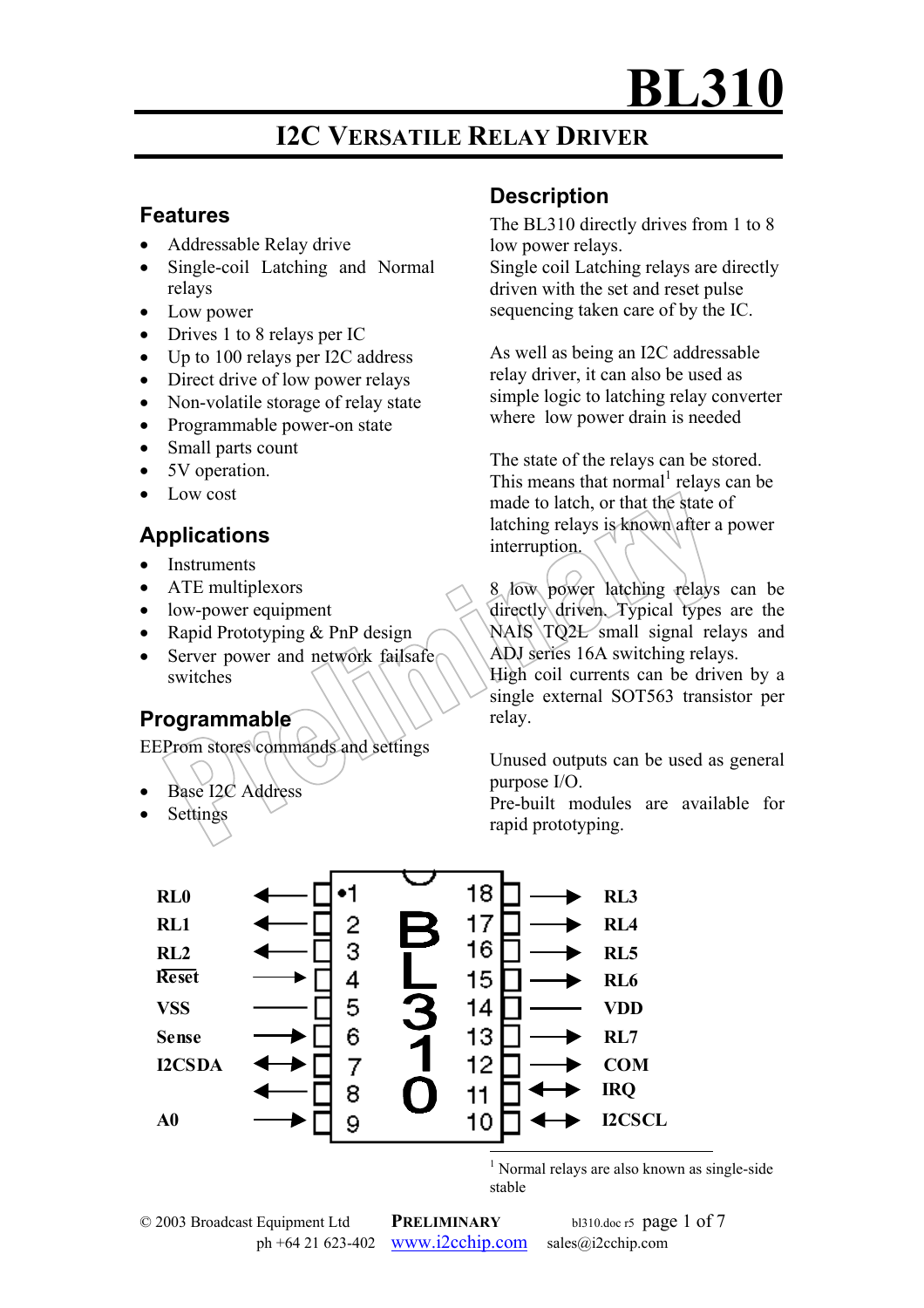# **I2C VERSATILE RELAY DRIVER**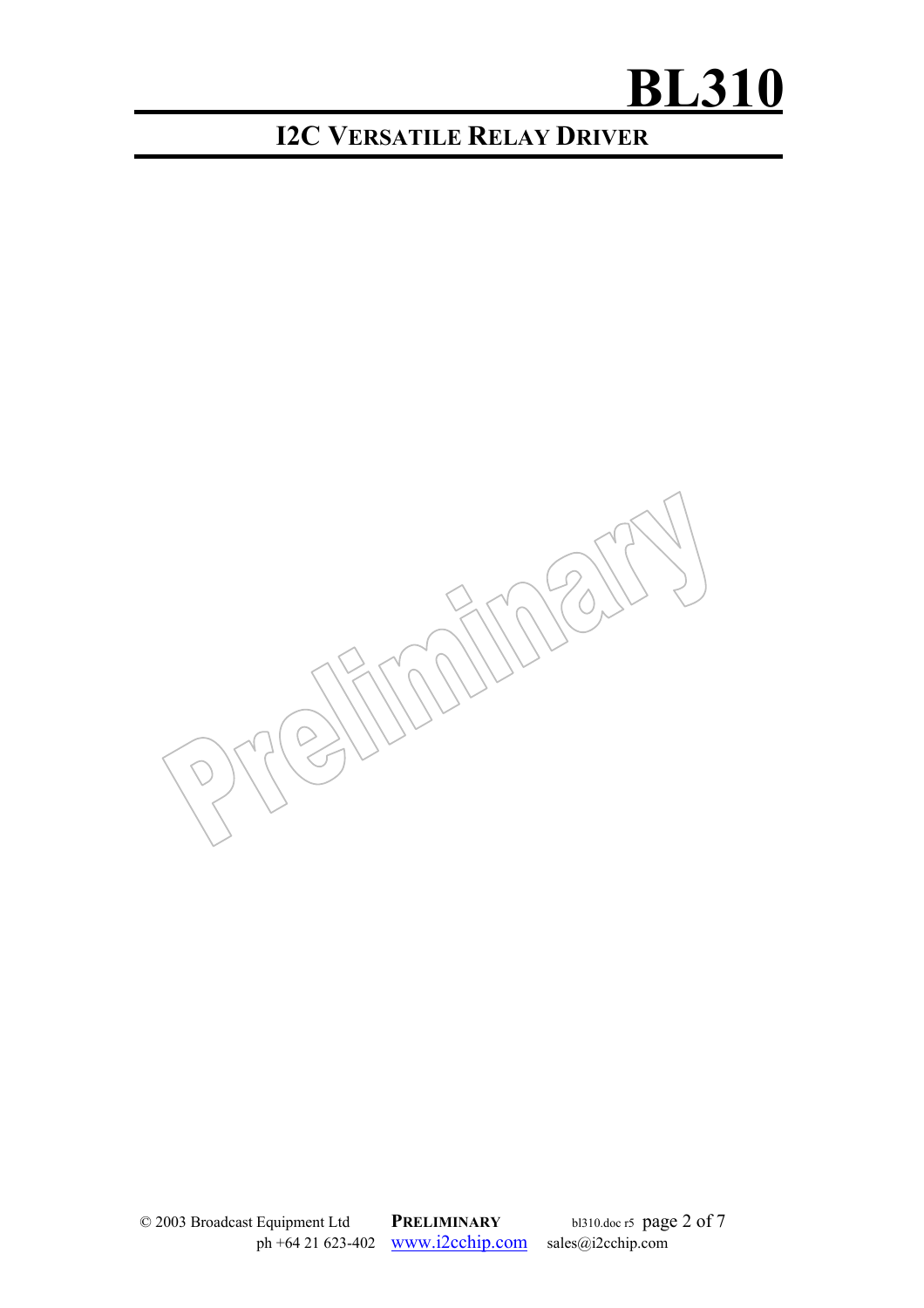# **I2C VERSATILE RELAY DRIVER**

#### **Table Of Contents**

| 1  |                                      |  |  |  |  |  |  |
|----|--------------------------------------|--|--|--|--|--|--|
| 2  |                                      |  |  |  |  |  |  |
|    |                                      |  |  |  |  |  |  |
| 3  |                                      |  |  |  |  |  |  |
|    | 3.1                                  |  |  |  |  |  |  |
|    | 3.2                                  |  |  |  |  |  |  |
|    | 3.3                                  |  |  |  |  |  |  |
|    | 3.4                                  |  |  |  |  |  |  |
|    | 3.5                                  |  |  |  |  |  |  |
|    | 3.6                                  |  |  |  |  |  |  |
|    | 3.6.1<br>3.6.2                       |  |  |  |  |  |  |
|    |                                      |  |  |  |  |  |  |
| 4  |                                      |  |  |  |  |  |  |
|    |                                      |  |  |  |  |  |  |
| 5  | <b>COMMAND FORMAT</b>                |  |  |  |  |  |  |
|    | 6<br>A SIMPLE I2C TRANSACTION<br>5.1 |  |  |  |  |  |  |
| 6  | <b>EEPROM SETTINGS</b>               |  |  |  |  |  |  |
| 7  | OSCILLATOR                           |  |  |  |  |  |  |
|    |                                      |  |  |  |  |  |  |
| 8  | <b>RESET </b>                        |  |  |  |  |  |  |
|    | 8.1                                  |  |  |  |  |  |  |
|    | 8.2                                  |  |  |  |  |  |  |
|    | 8.2.1                                |  |  |  |  |  |  |
|    | 8.3                                  |  |  |  |  |  |  |
| 9  |                                      |  |  |  |  |  |  |
| 10 |                                      |  |  |  |  |  |  |
| 11 |                                      |  |  |  |  |  |  |
| 12 |                                      |  |  |  |  |  |  |
| 13 |                                      |  |  |  |  |  |  |
| 14 |                                      |  |  |  |  |  |  |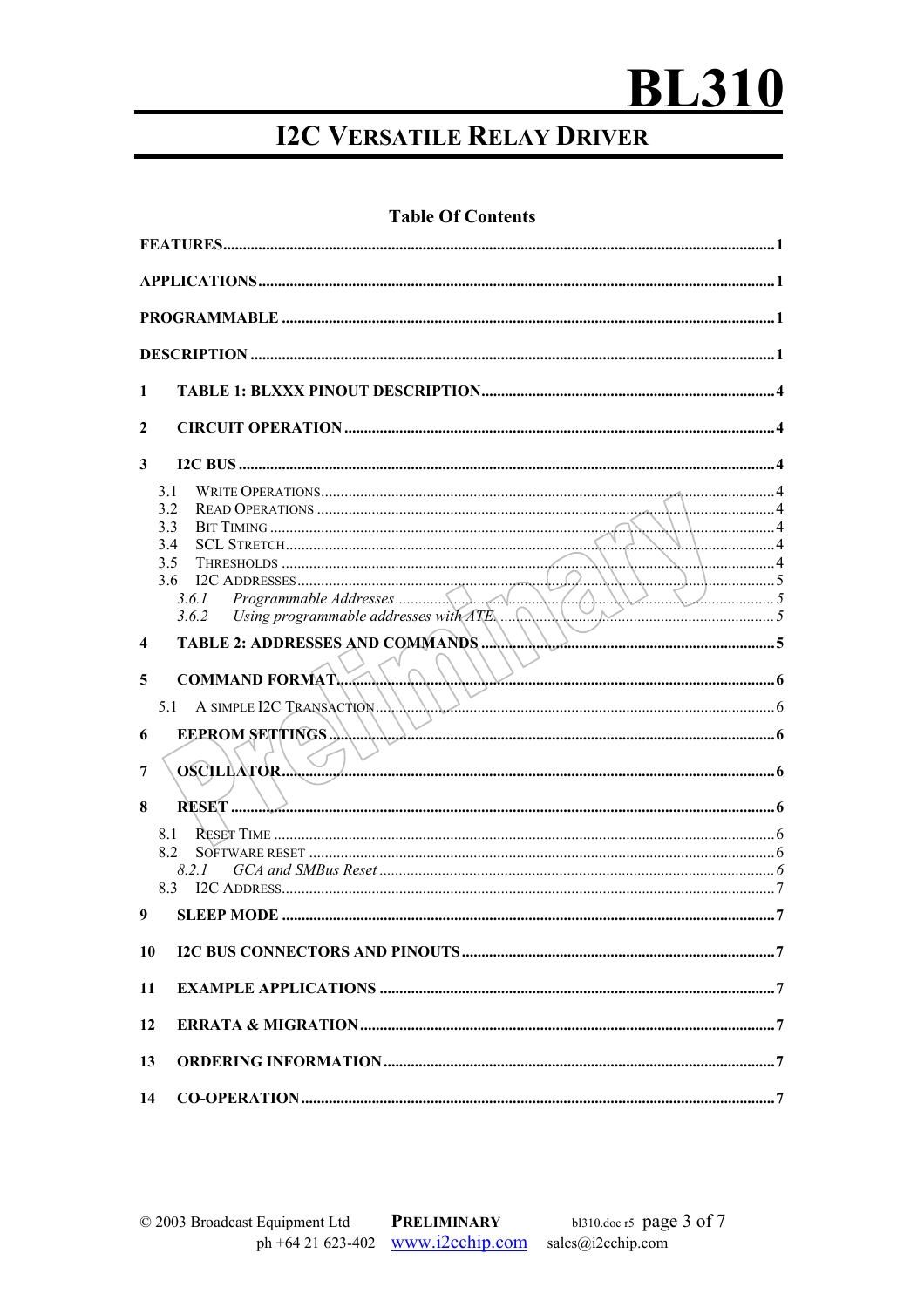# **I2C VERSATILE RELAY DRIVER**

| <u>iable T. DEAAA Fillout Description</u> |                   |                |                             |                |                       |                                |                       |
|-------------------------------------------|-------------------|----------------|-----------------------------|----------------|-----------------------|--------------------------------|-----------------------|
| Name                                      | <b>DIP</b><br>Pin | SSOP<br>Pin #  | I/O/<br>$\mathbf P$<br>Type | Buffer<br>Type | User<br>Pin           | Description                    | bi<br>t<br>$\ddot{+}$ |
|                                           | $\mathbf{1}$      | 1              | I/O                         | <b>TTL</b>     | I/O                   |                                |                       |
|                                           | $\overline{2}$    | $\overline{2}$ | I/O                         | <b>TTL</b>     | I/O                   |                                |                       |
|                                           | 3                 | 3              | I/O                         | <b>ST</b>      | I/O                   |                                |                       |
| Reset                                     | $\overline{4}$    | $\overline{4}$ | In                          | <b>ST</b>      | In                    |                                |                       |
| <b>VSS</b>                                | 5                 | 5,6            |                             |                |                       |                                |                       |
| Int                                       | 6                 | $\overline{7}$ | In                          | <b>ST</b>      | I/O                   | $0=$ interrupt                 |                       |
| <b>SDA</b>                                | 7                 | 8              | In                          | $ST^2$         | --                    |                                |                       |
|                                           | 8                 | 9              | Out                         |                | --                    |                                |                       |
| A <sub>0</sub>                            | 9                 | 10             | In                          | <b>TTL</b>     | I/O                   | 3 level pin VDD, GND, 100k-gnd |                       |
| <b>SCL</b>                                | 10                | 11             | I/O                         | <b>ST</b>      | I/O                   |                                |                       |
|                                           | 11                | 12             | $IO$                        | <b>TTL</b>     | I/O                   |                                |                       |
|                                           | 12                | 13             |                             | <b>TTL</b>     | I/O                   |                                |                       |
|                                           | 13                | 14             |                             | <b>TTL</b>     | I/O                   |                                |                       |
| <b>VDD</b>                                | 14                | 15,16          |                             |                |                       |                                |                       |
|                                           | 15                | 17             |                             | <b>ST</b>      | $\overline{O}$        |                                |                       |
|                                           | 16                | 18             |                             | <b>CMOS</b>    | $\sqrt{\mathbb{Q}}_A$ |                                |                       |
|                                           | 17                | 19             | $IO$                        | <b>TTL</b>     | 1/0                   | É                              |                       |
|                                           | 18                | 20             | V0                          | TTT            | IХO                   |                                |                       |

## **1 Table 1: BLXXX Pinout Description**

# **2 Circuit Operation**

# **3 I2C Bus**

## *3.1 Write Operations*

[Start] [I2CAddress][RegisterAddress/Command][data 1..n]

## *3.2 Read Operations*

#### *3.3 Bit Timing*

Both standard 100kHz, and fast 400kHz I2C Timing is supported.

## *3.4 SCL Stretch*

SCL Stretch is used. The slave holds SCL low to assert stretch after the ACK. Your bus master should check SCL at the *start* of each byte/Start/stoP. If you do this SCL stretch will probably not impact. By testing at the beginning of the next byte, most SCL stretches will have no affect on throughput. SCL Stretch is asserted for a max of ???  $\mu$ s

#### *3.5 Thresholds*

SCL and SDA have Schmitt trigger inputs.

<sup>&</sup>lt;sup>2</sup> Schmitt Trigger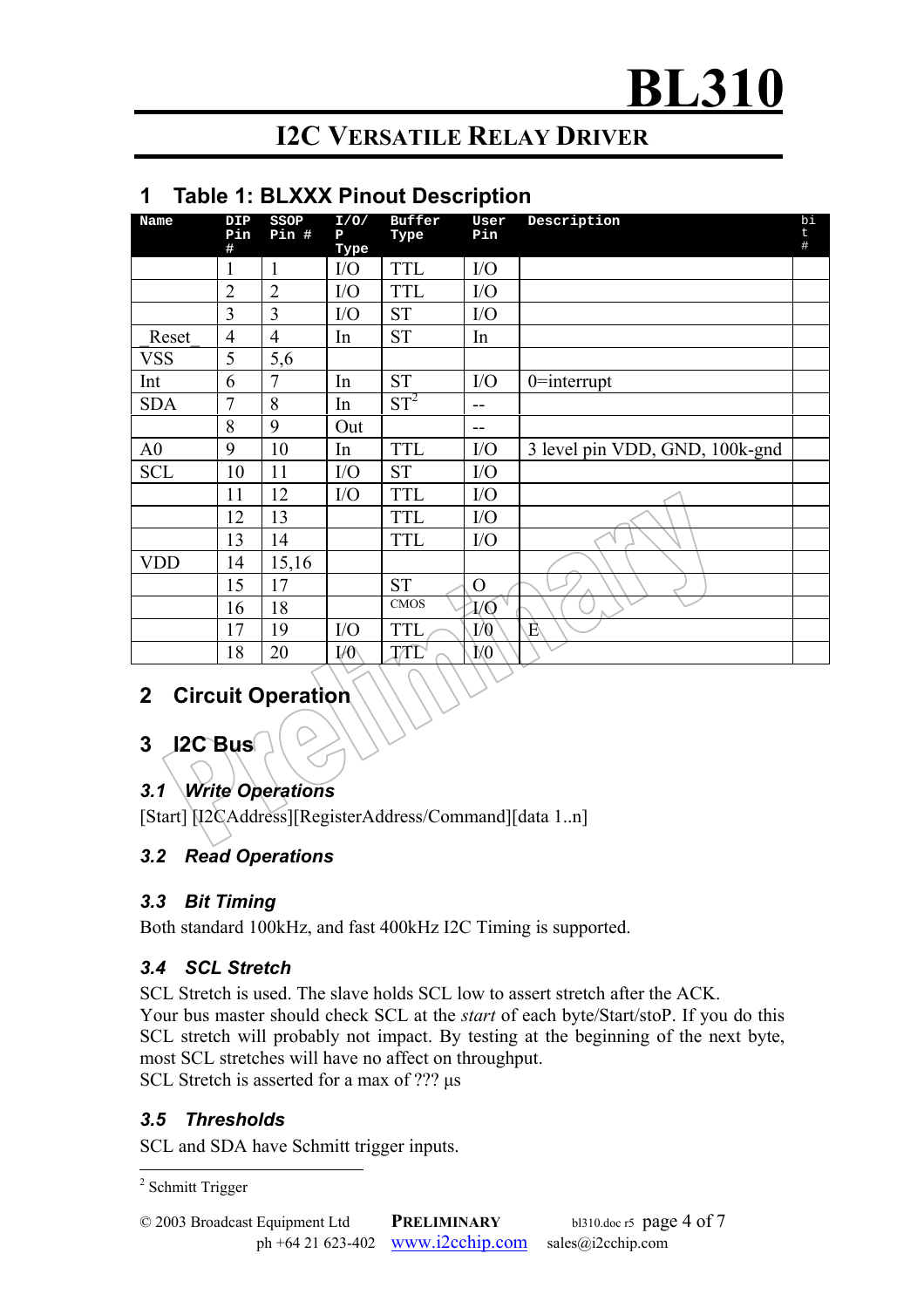# **I2C VERSATILE RELAY DRIVER**

#### *3.6 I2C Addresses*

7 bit I2C addressing only is supported.

Address pins A0 is a 3 level input used to select 1 of 3 addresses. The third state R0 is a 100k resistor to VSS. Note that you can leave the pin open for VDD as an internal pullup is active.

| <b>Address Pin Selection</b> |     |     |           |     |     |           |     |           |           |
|------------------------------|-----|-----|-----------|-----|-----|-----------|-----|-----------|-----------|
| Base+                        |     |     |           |     |     |           |     |           |           |
| A <sub>0</sub>               | VSS |     | <b>RG</b> | VSS | VDE | <b>RG</b> | VSS |           | <b>RG</b> |
|                              | 7SS | /SS |           | DГ  | DЕ  |           | RG  | <b>RG</b> | <b>RG</b> |

#### 3.6.1 Programmable Addresses

The special function Program Address allows you to set the base address into EEProm. This can be used within your factory to set device addresses before assembly or during ATE.

The EEProm WriteProtect bit, blocks any further changes except when a device is in special pins mode.

#### 3.6.2 Using programmable addresses with ATE.

When building a system with many chips of the same type on the same bus, it is desirable to install identical chips, then change the addresses during the ATE phase. This can be done by using the RG (resistor to VSS) at each chip. The ATE system has a probe/pogo to connecting to each A0 pin and the common SCL,SDA. It pulls A0 to VSS, then rewrites that chips base address.

# **4 Table 2: Addresses and Commands**

| Char | Command              | Chars<br>to<br>Follow |  |
|------|----------------------|-----------------------|--|
|      |                      |                       |  |
|      |                      |                       |  |
|      |                      |                       |  |
|      |                      |                       |  |
|      |                      |                       |  |
|      |                      |                       |  |
|      |                      |                       |  |
|      |                      |                       |  |
|      |                      |                       |  |
|      |                      |                       |  |
|      |                      |                       |  |
|      |                      |                       |  |
|      | direct tristate      |                       |  |
|      | pwm value            |                       |  |
|      | pwm period           |                       |  |
|      | set flags            |                       |  |
|      | set I2C Base Address |                       |  |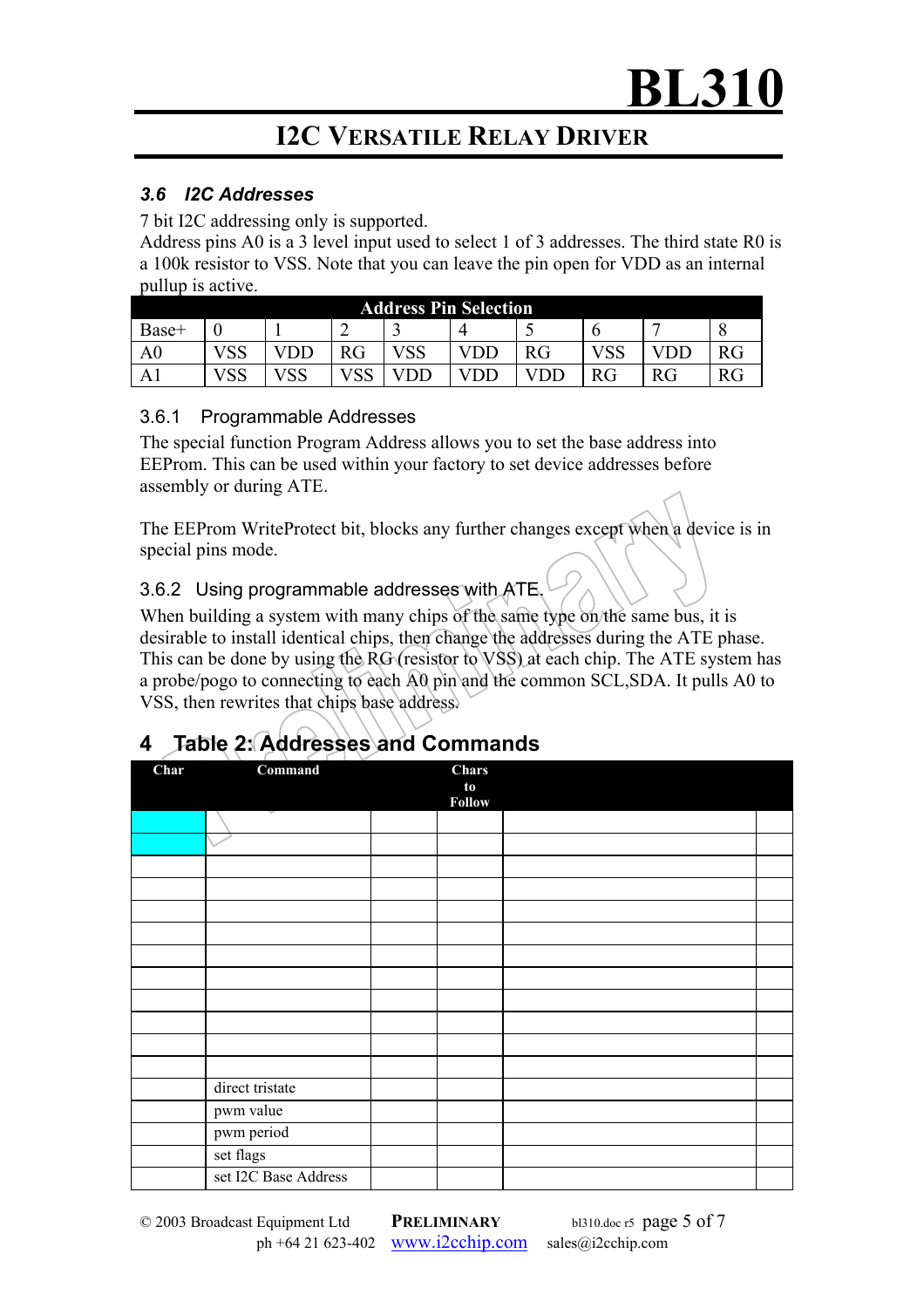$\bigwedge$ 

# **I2C VERSATILE RELAY DRIVER**

| reset |  |  |
|-------|--|--|
| sleep |  |  |

## **5 Command Format**

Unrecognised chars are generally ignored<sup>3</sup>. Chars are generally processed and acted on immediately. The basic form follows that shown in the Philips I2C documentation.

## *5.1 A simple I2C Transaction*

| œ   |     |      |             |
|-----|-----|------|-------------|
| Bit | Rst | Name | Description |
|     |     |      |             |
|     |     |      |             |

# **6 EEProm Settings**

|               |                    | - - - - - |                                                 |
|---------------|--------------------|-----------|-------------------------------------------------|
|               |                    |           |                                                 |
|               |                    |           |                                                 |
| ⇁             |                    |           |                                                 |
| 6             |                    |           |                                                 |
| 5             |                    |           |                                                 |
| 4             |                    |           |                                                 |
| 3             |                    |           |                                                 |
| $\mathcal{D}$ |                    |           |                                                 |
|               | EESleepWhenIdle    |           | Sleeps when Idle. Can't use when using contrast |
|               |                    |           | voltage                                         |
|               | <b>EEWrProtect</b> |           |                                                 |
|               |                    |           |                                                 |

# **7 Oscillator**

## **8 Reset**

#### *8.1 Reset Time*

Power on reset typically takes ?ms. The BLXX will not respond to commands until after this period.

#### *8.2 Software reset*

#### 8.2.1 GCA and SMBus Reset

These parts do not respond to the Global Call address or other special SMBus addresses.

 $\overline{a}$ <sup>3</sup> Spaces and Commas are always ignored. You may freely use them to make strings more readable (if slower). You can use CR and/or LF if you wish.